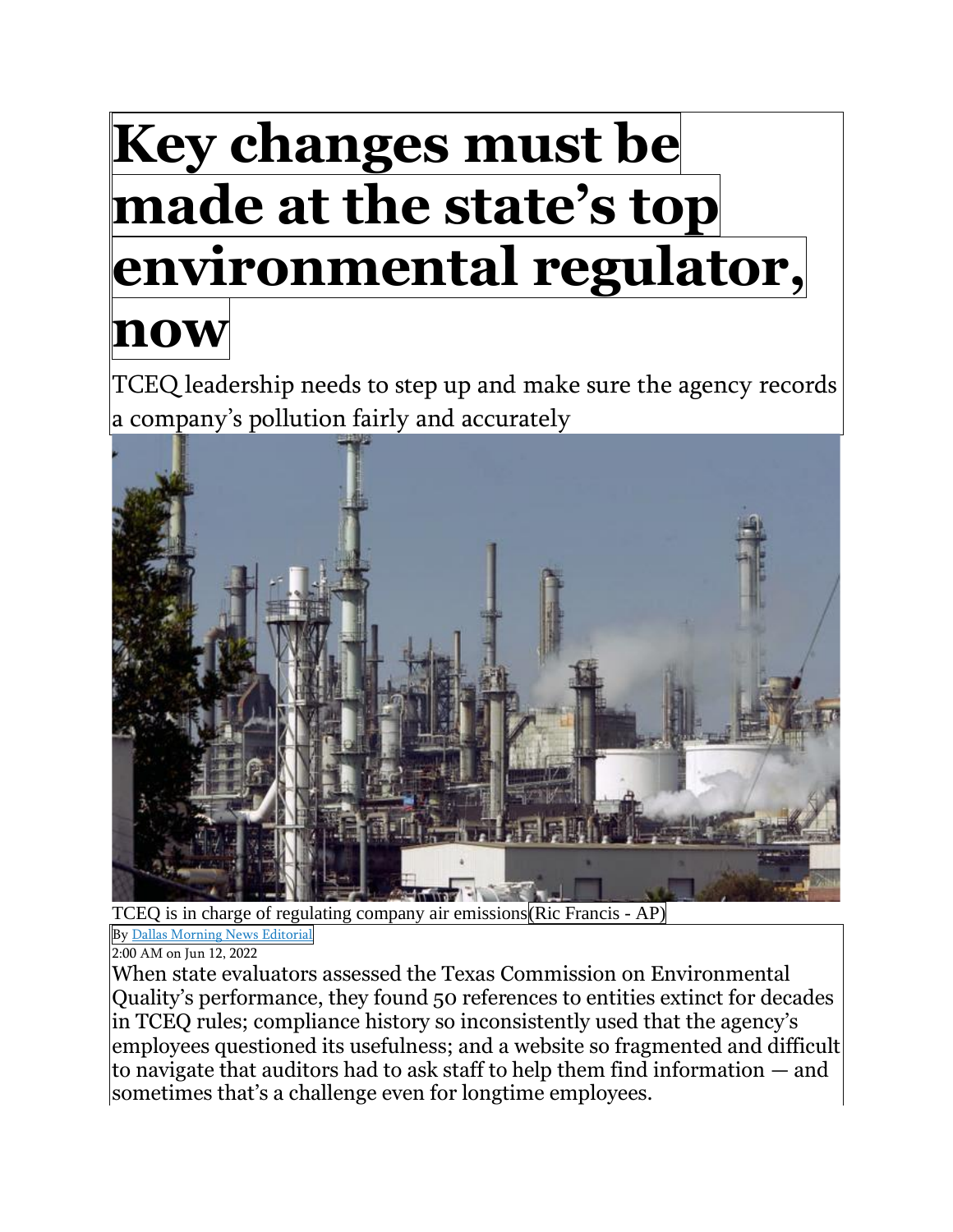We are concerned. We concede that the TCEQ has a difficult job. However, that is no excuse for several deficiencies state investigators found in its [Sunset](https://www.sunset.texas.gov/public/uploads/2022-05/Texas%20Commission%20on%20Environmental%20Quality%20Staff%20Report_5-25-22.pdf) Staff [Report.](https://www.sunset.texas.gov/public/uploads/2022-05/Texas%20Commission%20on%20Environmental%20Quality%20Staff%20Report_5-25-22.pdf) Happily, the fixes are evident and many could not require additional money. They can fix this now.

The public relies on the TCEQ to shield them from harmful air and water pollution, primarily through issuing permits with pollution limits that the entity enforces. The way the commission decides enforcement and permits is partially determined by something called a compliance rating. But the way they arrive at those ratings is unfair and incomplete.

First, the TCEQ allows larger entities to have more violations before lowering their rating. That's to account for more volume and complexity faced by larger companies, but it fails to consider negative risks associated with larger plants, which state law requires. History shows the agency almost always guarantees bigger companies receive at least a satisfactory rating. Only three larger companies are included among the 935 unsatisfactory-rated facilities statewide in 2021.

And when determining if a company is a repeat offender, the TCEQ only counts major violations. This becomes only more concerning when you consider that the agency never classifies failure to maintain equipment or data for pollution tracking as a major violation. So, to avoid a severe penalty for dangerous emissions, companies can simply choose not to measure pollution with data or monitoring.

Even if they are caught multiple times, large companies may still keep a favorable compliance rating without becoming a repeat offender. Larger entities can accrue dozens of lower-level violations before the TCEQ deems them unsatisfactory.

Compliance history also does not account for unauthorized emissions if the event was "unplanned, unavoidable and properly reported." The TCEQ claims it only waives consequences for these pollutant bursts in specific cases. In the last five years, staff approved 85% of these requests, representing more than 300 million pounds of unplanned chemical emissions.

The fixes are evident: Decrease the number of violations a larger entity can accrue before getting docked. Consider all violations when determining who is a repeat offender. Raise the consequences for companies not maintaining pollution tracking equipment and data. Develop a clear guide for when staff can forgive excessive pollution events.